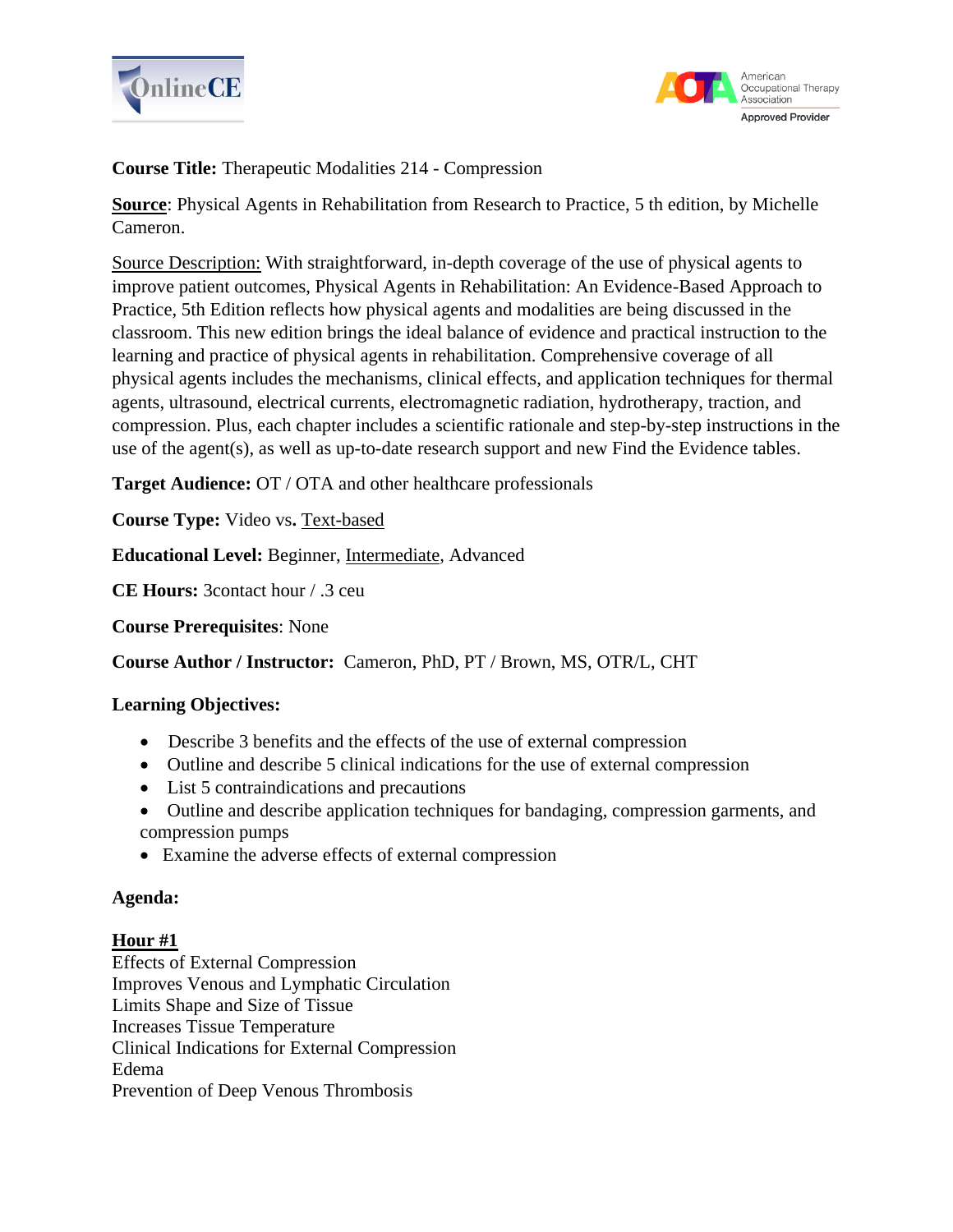## **Hour #2**

Venous Stasis Ulcers Residual Limb Shaping After Amputation Control of Hypertrophic Scarring Contraindications and Precautions for External Compression Contraindications for Intermittent or Sequential Compression Pumps Precautions for Intermittent or Sequential Compression Pumps Adverse Effects of External Compression

## **Hour #3**

Application Techniques Compression Bandaging Compression Garments Velcro Closure Devices Intermittent Pneumatic Compression Pump Parameters for Intermittent Pneumatic Compression Pumping Documentation Examples Clinical Case Studies

### **Course Completion Requirements:**

A passing score of 100% is required for course completion. You will have as many attempts as needed until your passing score of 100% is achieved. Upon successful completion of course and completing a satisfaction survey, you will receive your certificate of completion.

### **Additional Course Information**

**Course Registration:** Register for Free at [www.OnlineCE.com.](http://www.onlinece.com/) Once registered, you can begin to purchase courses. Contact [info@onlinece.com](mailto:info@onlinece.com) for special needs requests and assistance.

**Refund Policy:** There will be no refunds for courses taken at OnlineCE.com or monies deposited into My CE Bank. Any money on account will be used for taking future courses. If you start a course in error, or if you are dissatisfied with a course, please contact us in the first part of the course and we will void the course and you can select a replacement course.

**Cancellation Policy:** Only available courses are offered online and on-demand and available for purchase. No registration fees are collected for courses that are not provided on-demand. Due to the online and on demand format, courses are not cancelled.

**Course Date and Location:** This is an independent course that is available 24/7 on-demand at [www.OnlineCE.com.](http://www.onlinece.com/)

**Required Materials and Equipment:** Courses offered on OnlineCE.com can be accessed on any type of computer or device. No special software is required but we do recommend the use of